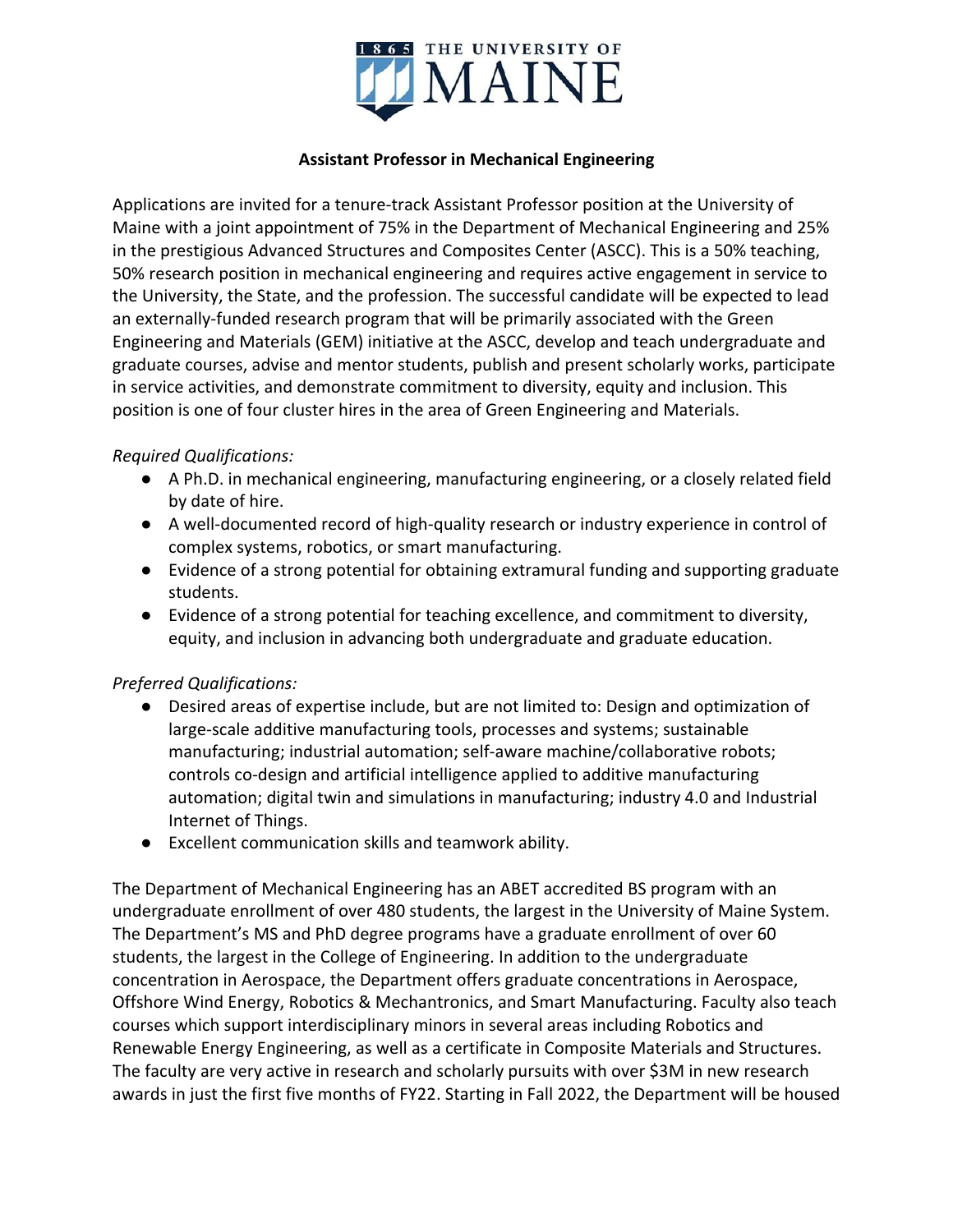in the Ferland Engineering Education and Design Center, a new 115,000 sf state-of-the-art teaching and laboratory facility on the UMaine campus in Orono.

With 260 faculty, staff and students housed in a 100,000 sf lab, the ASCC is the largest university-based research Center in the state of Maine. The ASCC is planning construction of the GEM lab, a 70,000 sf addition which will house the research Factory of the Future (FoF). The FoF will be a first-of-its-kind testbed for digital flexible manufacturing. The FoF will include AIenabled arrays of additive, subtractive, and hybrid synchronous robotic manufacturing systems, with  $Q/A$   $Q/C$  enabled by real-time sensing and High-Performance Computing (HPC). Work inside of the FoF will include research on the manufacturing and testing of large new systems made from bio-based and other advanced materials, focusing on a unique integration of highly flexible (e.g., robotic, interchangeable end effectors) digital manufacturing processes with noncontact sensing and real-time, closed-loop feedback from the HPC system.

As a former NSF ADVANCE institution, the University of Maine is committed to diversity in our workforce and to dual-career couples. It is our intention to create an environment that is inclusive of all individuals. Therefore, UMaine aspires to become a more diverse community in order to extend its enriching benefits to all participants. An essential feature of our community is an environment that supports exploration, learning, and work free from bias and harassment, thereby improving the growth and development of each member of the community.

## **About the University**

The University of Maine is a community of more than 11,700 undergraduate and graduate students, and 2,500 employees located on the Orono campus, the regional campus in Machias, and throughout the state. UMaine is the state land and sea grant university and maintains a leadership role as the System's flagship university. As a result, it is dedicated to providing excellent teaching, research, and service at the university, state, and national levels. Further information about UMaine can be found at  $https://umaine.edu/$ 

The University of Maine offers a wide range of benefits for employees including, but not limited to, tuition benefits (employee and dependent), comprehensive insurance coverage including medical, dental, vision, life insurance, and short and long term disability as well as retirement plan options. As a former NSF ADVANCE institution, the University of Maine is committed to diversity in our workforce and to dual-career couples.

UMaine is located in beautiful Central Maine. Many employees report that a primary reason for choosing to come to UMaine is quality of life. Numerous cultural activities, excellent public schools, safe neighborhoods, high quality medical care, little traffic, and a reasonable cost of living make the greater Bangor area a wonderful place to live. Learn more about what the Bangor region has to offer here.

Employees in the University of Maine System are required to comply with UMS COVID protocols which currently include, but are not limited to, being vaccinated, obtaining a qualified vaccination exemption, and/or participating in regular COVID testing. Further information can be found here.